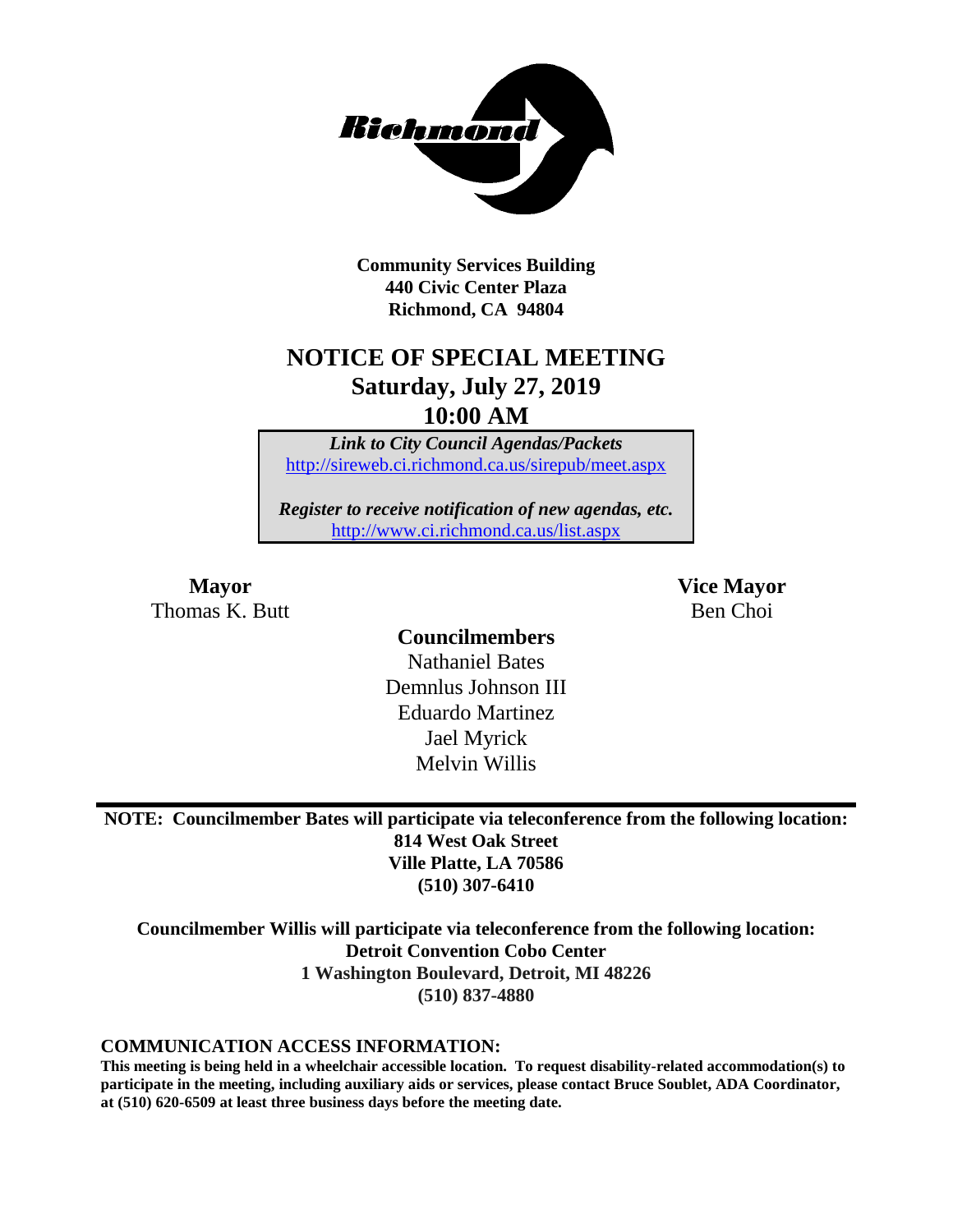# **MEETING PROCEDURES**

The City of Richmond encourages community participation at its City Council meetings and has established procedures that are intended to accommodate public input in a timely and time-sensitive way. As a courtesy to all members of the public who wish to participate in City Council meetings, please observe the following procedures:

**PUBLIC COMMENT ON AGENDA ITEMS:** Anyone who desires to address the City Council on items appearing on the agenda must complete and file a pink speaker's card with the City Clerk **prior** to the City Council's consideration of the item. Once the City Clerk has announced the item, no person shall be permitted to speak on the item other than those persons who have submitted their names to the City Clerk. Your name will be called when the item is announced for discussion. **Each speaker will be allowed up to TWO (2) MINUTES to address the City Council** 

### **SPEAKERS ARE REQUESTED TO OCCUPY THE RESERVED SEATS IN THE FRONT ROW BEHIND THE SPEAKER'S PODIUM AS THEIR NAME IS ANNOUNCED BY THE CITY CLERK.**

**CONDUCT AT MEETINGS:** Richmond City Council meetings are limited public forums during which the City strives to provide an open, safe atmosphere and promote robust public debate. Members of the public, however, must comply with state law, as well as the City's laws and procedures and may not actually disrupt the orderly conduct of these meetings. The public, for example, may not shout or use amplifying devices, must submit comment cards and speak during their allotted time, may not create a physical disturbance, may not speak on matters unrelated to issues within the jurisdiction of the City Council or the agenda item at hand, and may not cause immediate threats to public safety.

**CITY HARASSMENT POLICY:** The City invites public comment and critique about its operations, including comment about the performance of its public officials and employees, at the public meetings of the City Council and boards and commissions. However, discriminatory or harassing comments about or in the presence of City employees, even comments by third parties, may create a hostile work environment, if severe or pervasive. The City prohibits harassment against an applicant, employee, or contractor on the basis of race, religious creed, color, national origin, ancestry, physical disability, medical condition, mental disability, marital status, sex (including pregnancy, childbirth, and related medical conditions), sexual orientation, gender identity, age or veteran status, or any other characteristic protected by federal, state or local law. In order to acknowledge the public's right to comment on City operations at public meetings, which could include comments that violate the City's harassment policy if such comments do not cause an actual disruption under the Council Rules and Procedures, while taking reasonable steps to protect City employees from discrimination and harassment, City Boards and Commissions shall adhere to the following procedures. If any person makes a harassing remark at a public meeting that violates the above City policy prohibiting harassment, the presiding officer of the meeting may, at the conclusion of the speaker's remarks and allotted time: (a) remind the public that the City's Policy Regarding Harassment of its Employees is contained in the written posted agenda; and (b) state that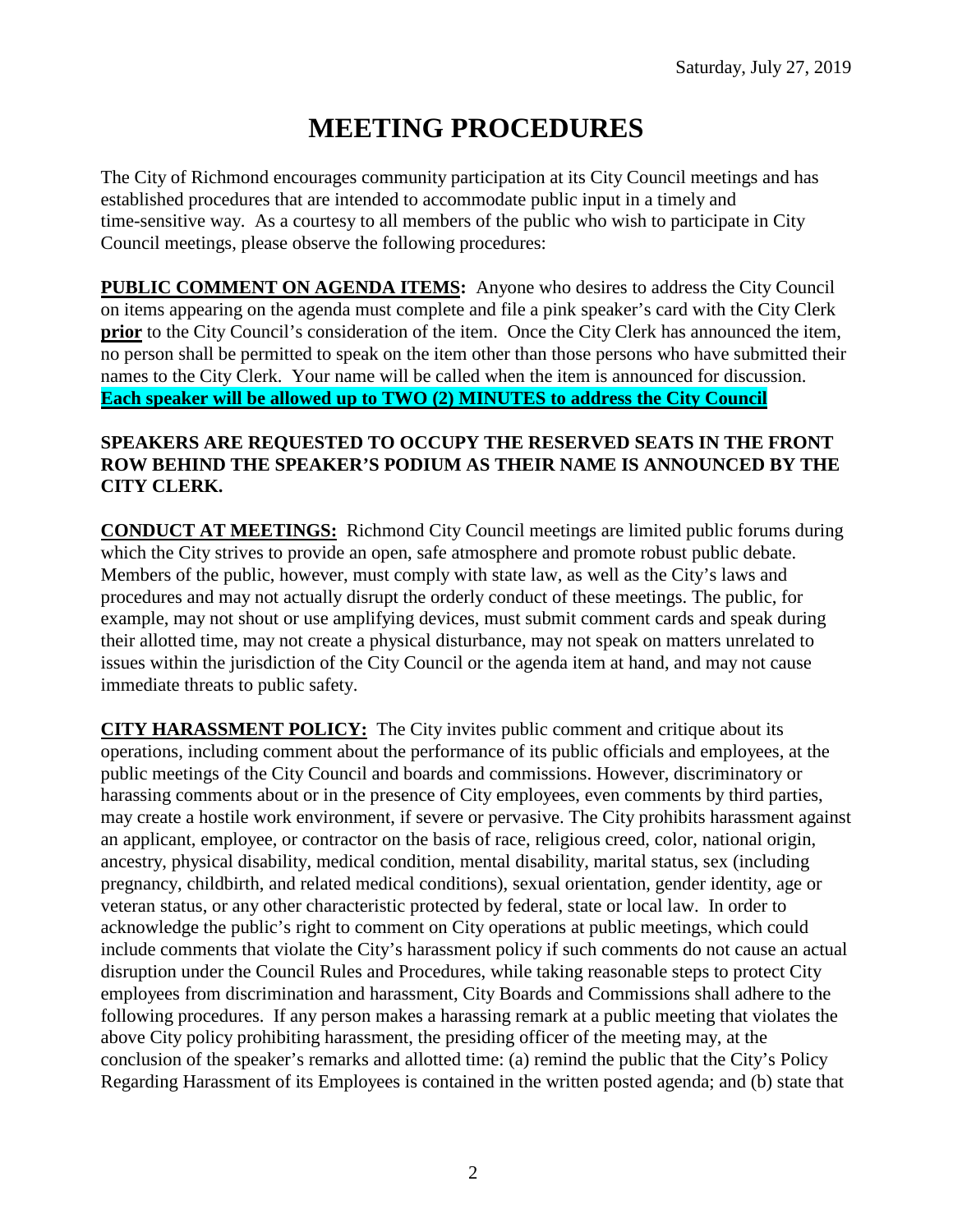#### Saturday, July 27, 2019

comments in violation of City policy are not condoned by the City and will play no role in City decisions. If any person makes a harassing remark at a public meeting that violates the above City policy, any City employee in the room who is offended by remarks violating the City's policy is excused from attendance at the meeting. No City employee is compelled to remain in attendance where it appears likely that speakers will make further harassing comments. If an employee leaves a City meeting for this reason, the presiding officer may send a designee to notify any offended employee who has left the meeting when those comments are likely concluded so that the employee may return to the meeting. The presiding officer may remind an employee or any council or board or commission member that he or she may leave the meeting if a remark violating the City's harassment policy is made. These procedures supplement the Council Rules and Procedures relating to disruption of orderly conduct at Council meetings.

Any law enforcement officer on duty or whose service is commanded by the presiding officer shall be Sergeant-at-Arms of the Council meetings. He/she, or they, shall carry out all orders and instructions given by the presiding officer for the purpose of maintaining order and decorum at the Council meetings (City Council Rules of Procedure and Order Section III F, RMC Section  $2.12.030$ ).